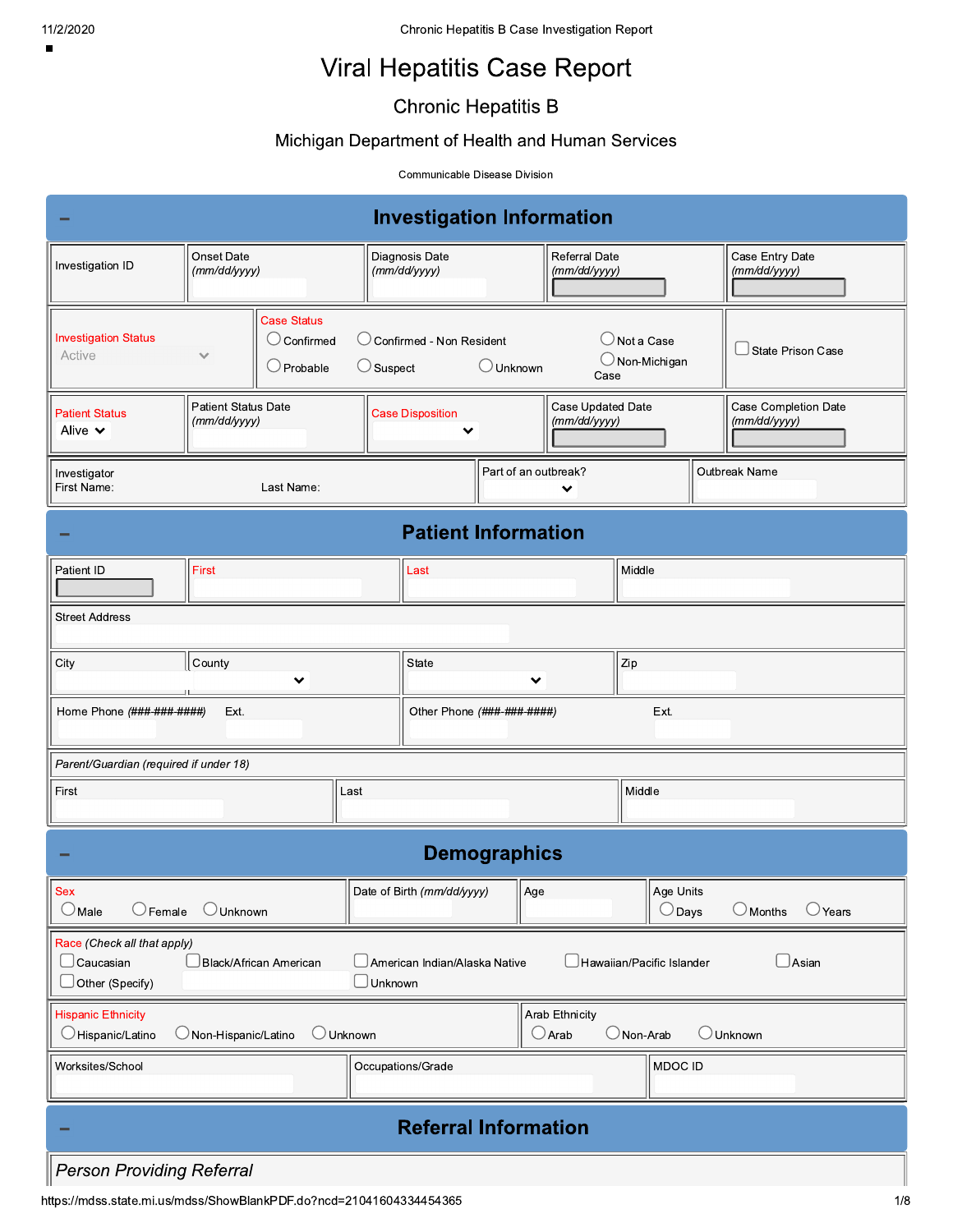| l First | Last | Phone <i>(###-###-####)</i> | ' Ext. | Email |
|---------|------|-----------------------------|--------|-------|
|         |      |                             |        |       |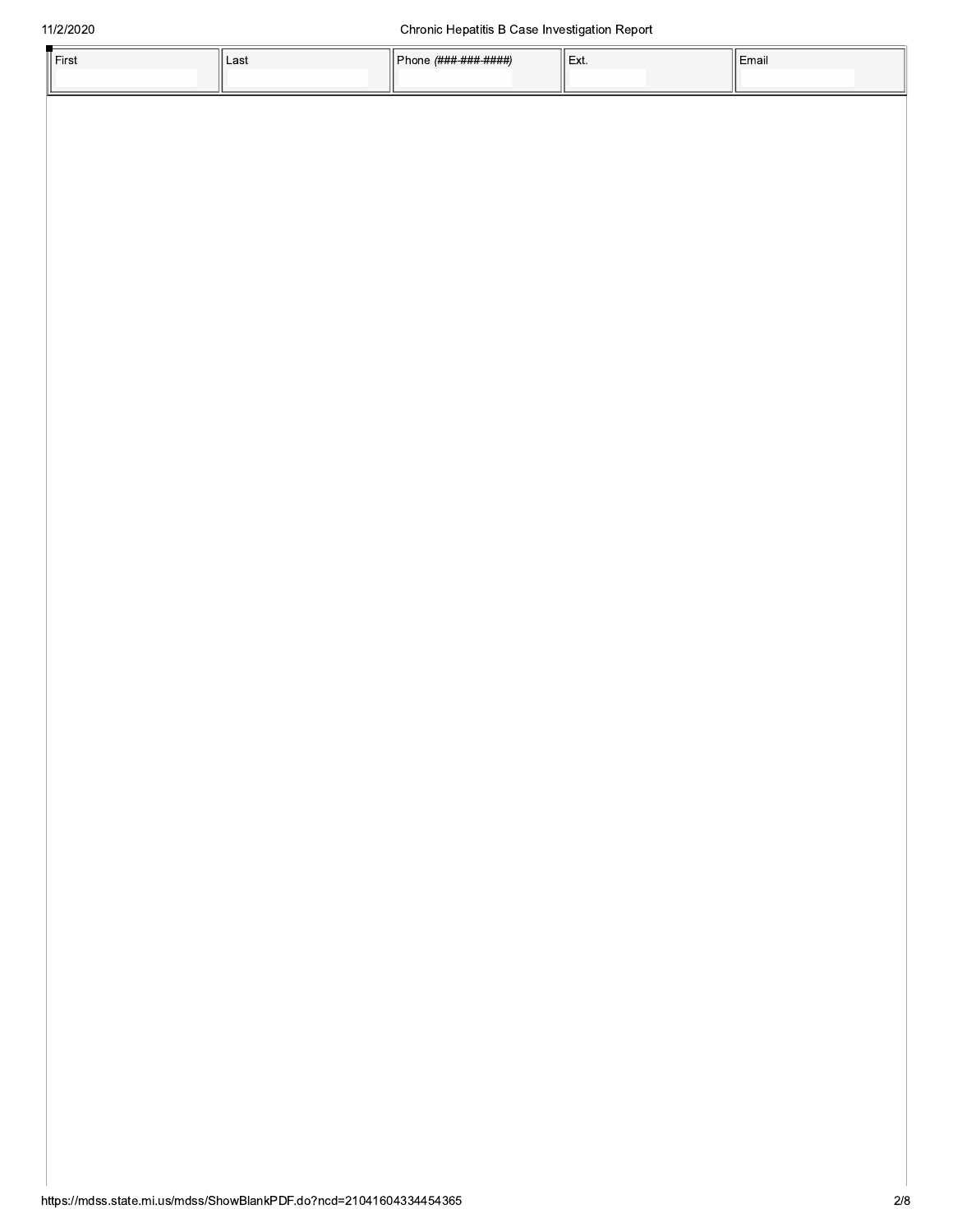| 11/2/2020                                                                                                                                                                                                                                                                                                                |                                                                                        |                                                                                                      |                             | Chronic Hepatitis B Case Investigation Report                                                                                     |              |                          |                                                                                                                            |
|--------------------------------------------------------------------------------------------------------------------------------------------------------------------------------------------------------------------------------------------------------------------------------------------------------------------------|----------------------------------------------------------------------------------------|------------------------------------------------------------------------------------------------------|-----------------------------|-----------------------------------------------------------------------------------------------------------------------------------|--------------|--------------------------|----------------------------------------------------------------------------------------------------------------------------|
| Case ID                                                                                                                                                                                                                                                                                                                  | <b>First Name</b>                                                                      | Last Name                                                                                            |                             | Viral Hepatitis Case Report                                                                                                       |              |                          | Page 2                                                                                                                     |
|                                                                                                                                                                                                                                                                                                                          |                                                                                        | <b>Referral Information Continued</b>                                                                |                             |                                                                                                                                   |              |                          |                                                                                                                            |
| <b>Primary Physician</b>                                                                                                                                                                                                                                                                                                 |                                                                                        |                                                                                                      |                             |                                                                                                                                   |              |                          |                                                                                                                            |
| First<br>Last                                                                                                                                                                                                                                                                                                            |                                                                                        | Phone (###-###-####)                                                                                 |                             | Ext.                                                                                                                              |              |                          | Email                                                                                                                      |
| <b>Street Address</b>                                                                                                                                                                                                                                                                                                    |                                                                                        |                                                                                                      |                             |                                                                                                                                   |              |                          |                                                                                                                            |
| City                                                                                                                                                                                                                                                                                                                     | County                                                                                 | <b>State</b>                                                                                         |                             |                                                                                                                                   |              |                          | Zip                                                                                                                        |
|                                                                                                                                                                                                                                                                                                                          |                                                                                        |                                                                                                      |                             |                                                                                                                                   |              |                          |                                                                                                                            |
|                                                                                                                                                                                                                                                                                                                          |                                                                                        |                                                                                                      | <b>Hospital Information</b> |                                                                                                                                   |              |                          |                                                                                                                            |
| Patient Hospitalized                                                                                                                                                                                                                                                                                                     | Hospital                                                                               |                                                                                                      | <b>Hospital City</b>        |                                                                                                                                   |              |                          | Hospital Record No.                                                                                                        |
| $\supset$ Yes $\bigcirc$ No $\bigcirc$ Unknown                                                                                                                                                                                                                                                                           |                                                                                        |                                                                                                      |                             |                                                                                                                                   |              |                          |                                                                                                                            |
| Days Hospitalized<br>Admission Date (mm/dd/yyyy)<br>Discharge Date (mm/dd/yyyy)                                                                                                                                                                                                                                          |                                                                                        |                                                                                                      |                             |                                                                                                                                   |              |                          |                                                                                                                            |
|                                                                                                                                                                                                                                                                                                                          |                                                                                        | <b>Clinical Information and Patient History</b>                                                      |                             |                                                                                                                                   |              |                          |                                                                                                                            |
| Place of Birth:<br>$\bigcirc$ USA $\bigcirc$ Other                                                                                                                                                                                                                                                                       | Did the patient die from hepatitis?<br>$\bigcirc$ Yes $\bigcirc$ No $\bigcirc$ Unknown |                                                                                                      | (mm/dd/yyyy)                | If yes, specify the date of death:                                                                                                |              |                          | Was the patient aware they had viral<br>hepatitis prior to lab testing?<br>$\bigcirc$ Yes $\bigcirc$ No $\bigcirc$ Unknown |
| Does the patient have a provider of care for hepatitis?<br>$\bigcirc$ Yes $\bigcirc$ No $\bigcirc$ Unknown                                                                                                                                                                                                               |                                                                                        | Does the patient have diabetes?<br>$\bigcirc$ Yes $\bigcirc$ No $\bigcirc$ Unknown                   |                             |                                                                                                                                   | (mm/dd/yyyy) | Diabetes Diagnosis Date: |                                                                                                                            |
| Reason for Testing: (Check all that apply)<br>$\Box$ Year of birth (1945-1965)<br>$\Box$ Symptoms of acute hepatitis<br>$\Box$ Screening of asymptomatic patient with no risk factors (e.g., patient requested)<br>$\Box$ Prenatal screening<br>$\cup$ Other                                                             |                                                                                        |                                                                                                      | ∪nknown                     | Evaluation of elevated liver enzymes<br>Blood / Organ donor screening<br>Follow-up testing for previous marker of viral hepatitis |              |                          |                                                                                                                            |
| If yes, specify the due or delivery date:<br>Is the patient symptomatic?<br>Is or was the patient jaundiced?<br>Is or was the patient pregnant?<br>(mm/dd/yyyy)<br>$\bigcirc$ Yes $\bigcirc$ No $\bigcirc$ Unknown<br>$\bigcirc$ Yes $\bigcirc$ No $\bigcirc$ Unknown<br>$\bigcirc$ Yes $\bigcirc$ No $\bigcirc$ Unknown |                                                                                        |                                                                                                      |                             |                                                                                                                                   |              |                          |                                                                                                                            |
| Diagnosis: (Check all that apply)<br>$\Box$ Acute hepatitis A<br>$\Box$ Acute hepatitis E                                                                                                                                                                                                                                | $\Box$ Acute hepatitis B<br>Chronic HBV infection<br>Perinatal HBV infection           | Acute hepatitis C<br>HCV infection (chronic or resolved)<br>Hepatitis Delta (co- or super-infection) |                             |                                                                                                                                   |              |                          |                                                                                                                            |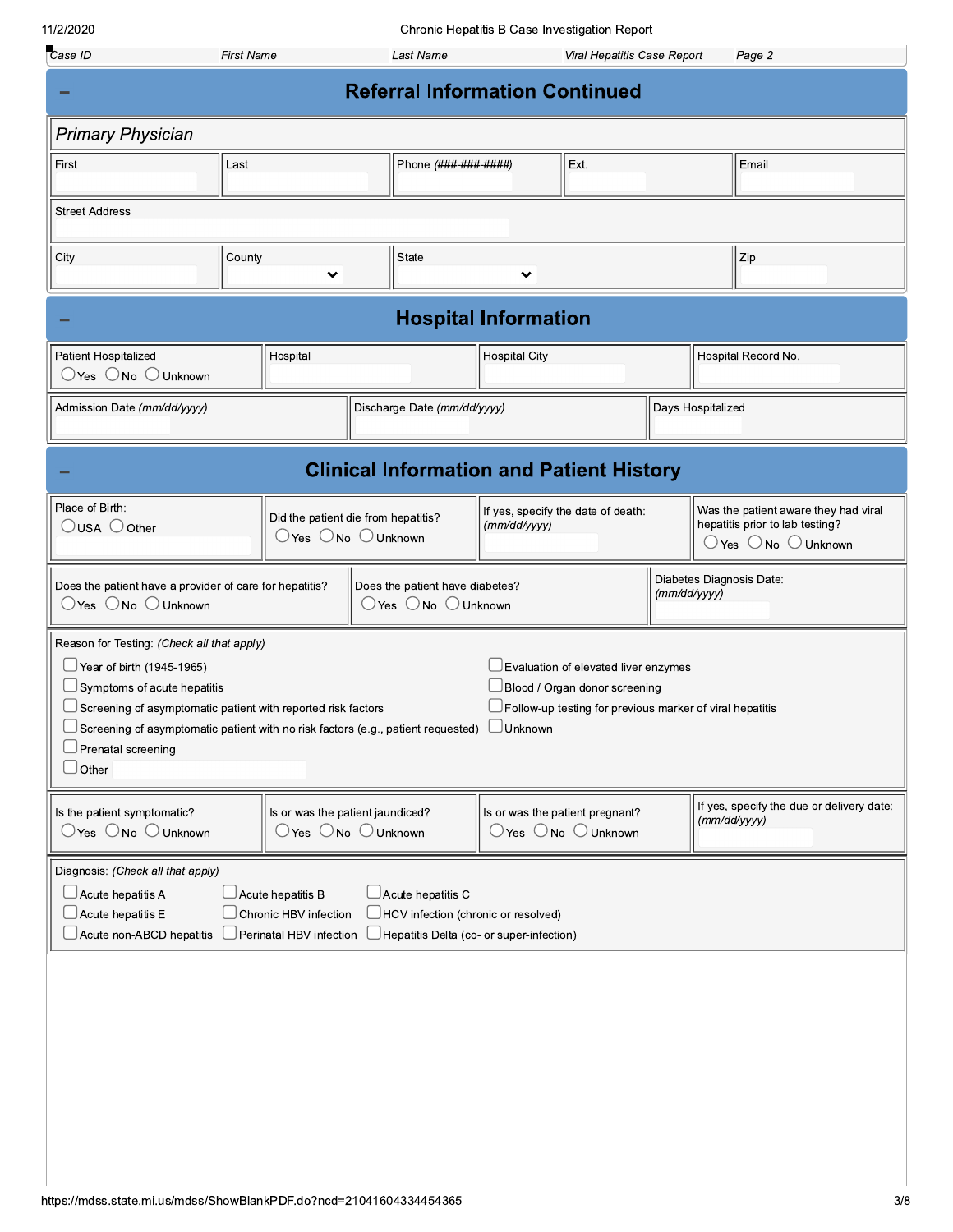Chronic Hepatitis B Case Investigation Report

| Case ID                                            | <b>First Name</b>                                         | <b>Last Name</b>                    |                           | Viral Hepatitis Case Report | Page 3         |  |  |  |
|----------------------------------------------------|-----------------------------------------------------------|-------------------------------------|---------------------------|-----------------------------|----------------|--|--|--|
| <b>Diagnostic Tests</b>                            |                                                           |                                     |                           |                             |                |  |  |  |
| <b>Test Name</b>                                   |                                                           | Result                              |                           | Date                        |                |  |  |  |
|                                                    |                                                           | (P=Positive N=Negative UNK=Unknown) |                           | mm/dd/yyyy                  |                |  |  |  |
| Hepatitis A                                        |                                                           |                                     |                           |                             |                |  |  |  |
| Total antibody, hepatitis A virus [total anti-HAV] |                                                           | $\checkmark$                        |                           |                             |                |  |  |  |
| IgM antibody to hepatitis A virus [IgM anti-HAV]   |                                                           | $\checkmark$                        |                           |                             |                |  |  |  |
| <b>Hepatitis B</b>                                 |                                                           |                                     |                           |                             |                |  |  |  |
| Hepatitis B surface antigen [HBsAg]                |                                                           | $\checkmark$                        |                           |                             |                |  |  |  |
|                                                    | Total antibody, hepatitis B core antigen [Total anti-HBc] | $\checkmark$                        |                           |                             |                |  |  |  |
|                                                    | IgM antibody to hepatitis B core antigen [IgM anti-HBc]   | 丷                                   |                           |                             |                |  |  |  |
| Nucleic Acid Testing for hepatitis B [HBV NAT]     |                                                           | $\checkmark$                        |                           |                             |                |  |  |  |
|                                                    | Hepatitis B Virus DNA Quantitative by PCR                 | $\checkmark$                        |                           |                             |                |  |  |  |
|                                                    | Hepatitis B virus DNA Qualitative by PCR                  | $\checkmark$                        |                           |                             |                |  |  |  |
|                                                    | Antibody to the hepatitis B surface antigen [anti-HBs]    | 丷                                   |                           |                             |                |  |  |  |
| Hepatitis B e antigen [HBeAg]                      |                                                           | 丷                                   |                           |                             |                |  |  |  |
|                                                    | Antibody to hepatitis B e antigen [HBeAb or anti-HBe]     | $\checkmark$                        |                           |                             |                |  |  |  |
| Hepatitis B Virus Genotype                         |                                                           |                                     |                           |                             |                |  |  |  |
| Hepatitis B Virus Drug Resistant                   |                                                           |                                     |                           |                             |                |  |  |  |
| <b>Hepatitis C</b>                                 |                                                           |                                     |                           |                             |                |  |  |  |
| Antibody to hepatitis C virus [anti-HCV]           |                                                           | $\checkmark$                        |                           |                             |                |  |  |  |
| Anti-HCV signal to cut-off ratio                   |                                                           |                                     |                           |                             |                |  |  |  |
| Supplemental anti-HCV assay [e.g., RIBA]           |                                                           | $\checkmark$                        |                           |                             |                |  |  |  |
| HCV RNA [e.g., PCR]                                |                                                           | 丷                                   |                           |                             |                |  |  |  |
| Quantitative Hepatitis C RT-PCR                    |                                                           | 丷                                   |                           |                             |                |  |  |  |
| Qualitative Hepatitis C RT-PCR                     |                                                           | 丷                                   |                           |                             |                |  |  |  |
| Hepatitis C Virus Genotype                         |                                                           |                                     |                           |                             |                |  |  |  |
| <b>Hepatitis D</b>                                 |                                                           |                                     |                           |                             |                |  |  |  |
| Antibody to hepatitis D virus [anti-HDV]           |                                                           | $\checkmark$                        |                           |                             |                |  |  |  |
| <b>Hepatitis E</b>                                 |                                                           |                                     |                           |                             |                |  |  |  |
| Antibody to hepatitis E virus [IgM anti-HEV]       |                                                           | $\checkmark$                        |                           |                             |                |  |  |  |
| IgG hepatitis E antibody [IgG anti-HEV]            |                                                           | 丷                                   |                           |                             |                |  |  |  |
| Other                                              |                                                           |                                     |                           |                             |                |  |  |  |
| Interleukin-28                                     |                                                           |                                     |                           |                             |                |  |  |  |
| Biopsy                                             |                                                           |                                     |                           |                             |                |  |  |  |
| Fibroscan                                          |                                                           |                                     |                           |                             |                |  |  |  |
| Liver Enzyme Levels at Time of Diagnosis           |                                                           |                                     |                           |                             |                |  |  |  |
| Test Name                                          | Result                                                    |                                     | <b>Upper Limit Normal</b> |                             | Date of Result |  |  |  |
|                                                    |                                                           |                                     |                           |                             | (mm/dd/yyyy)   |  |  |  |
| ALT (SGPT)                                         |                                                           |                                     |                           |                             |                |  |  |  |
| AST (SGOT)                                         |                                                           |                                     |                           |                             |                |  |  |  |
| Bilirubin (mg/dL)                                  |                                                           |                                     |                           |                             |                |  |  |  |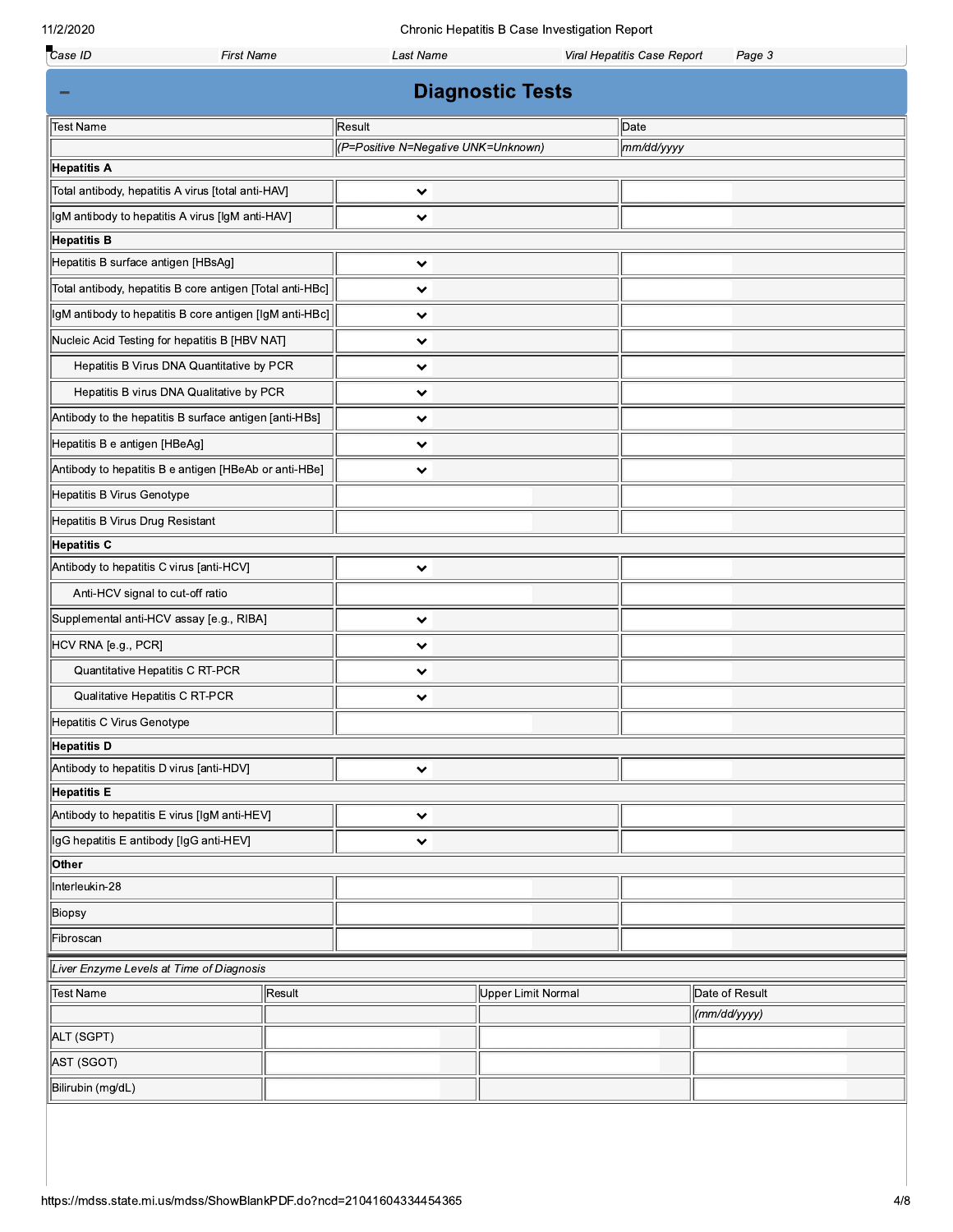What is the country of birth for the mother?

 $\bigcirc$  Yes  $\bigcirc$  No  $\bigcirc$  Unknown

Has the patient received medication for the type of hepatitis being reported?

| 11/2/2020                                                                                                                                                                                                                                                                                                                                                               | Chronic Hepatitis B Case Investigation Report                                                            |                                                       |                                                                                      |                                                 |                                                                                                                        |        |                                                                                                                                                                            |
|-------------------------------------------------------------------------------------------------------------------------------------------------------------------------------------------------------------------------------------------------------------------------------------------------------------------------------------------------------------------------|----------------------------------------------------------------------------------------------------------|-------------------------------------------------------|--------------------------------------------------------------------------------------|-------------------------------------------------|------------------------------------------------------------------------------------------------------------------------|--------|----------------------------------------------------------------------------------------------------------------------------------------------------------------------------|
| Case ID                                                                                                                                                                                                                                                                                                                                                                 | <b>First Name</b>                                                                                        |                                                       | Last Name<br>Viral Hepatitis Case Report<br>Page 4                                   |                                                 |                                                                                                                        |        |                                                                                                                                                                            |
|                                                                                                                                                                                                                                                                                                                                                                         |                                                                                                          |                                                       | <b>Epidemiologic Information</b>                                                     |                                                 |                                                                                                                        |        |                                                                                                                                                                            |
|                                                                                                                                                                                                                                                                                                                                                                         | information for the development and evaluation of programs to identify and counsel HBV-infected persons. |                                                       |                                                                                      |                                                 |                                                                                                                        |        | The following questions are provided as a guide for the investigation of lifetime risk factors for HBV infection. Collection of risk factor information may provide useful |
| Did the patient receive clotting factor concentrates<br>Has the patient ever injected drugs not prescribed by a<br>Was the patient ever on long-term<br>produced prior to 1987?<br>doctor even if only once or a few times?<br>hemodialysis?<br>○Yes ○No ○Unknown<br>$\bigcirc$ Yes $\bigcirc$ No $\bigcirc$ Unknown<br>$\bigcirc$ Yes $\bigcirc$ No $\bigcirc$ Unknown |                                                                                                          |                                                       |                                                                                      |                                                 |                                                                                                                        |        |                                                                                                                                                                            |
| How many sex partners has the patient had<br>(approximate lifetime)?                                                                                                                                                                                                                                                                                                    |                                                                                                          |                                                       | Was the patient ever incarcerated?<br>$\supset$ Yes $\bigcirc$ No $\bigcirc$ Unknown |                                                 | Was the patient ever treated for a sexually transmitted<br>disease?<br>$\bigcirc$ Yes $\bigcirc$ No $\bigcirc$ Unknown |        |                                                                                                                                                                            |
| had hepatitis?<br>$\bigcirc$ Yes $\bigcirc$ No $\bigcirc$ Unknown                                                                                                                                                                                                                                                                                                       | Was the patient ever a contact of a person who                                                           | If yes, type of contact:<br>Sexual<br>Other (specify) | Household (Non-sexual) O Yes O No O Unknown                                          | $\bigcirc$ Yes $\bigcirc$ No $\bigcirc$ Unknown |                                                                                                                        | blood? | Was the patient ever employed in a medical or<br>dental field involving direct contact with human<br>$\bigcirc$ Yes $\bigcirc$ No $\bigcirc$ Unknown                       |

 $\checkmark$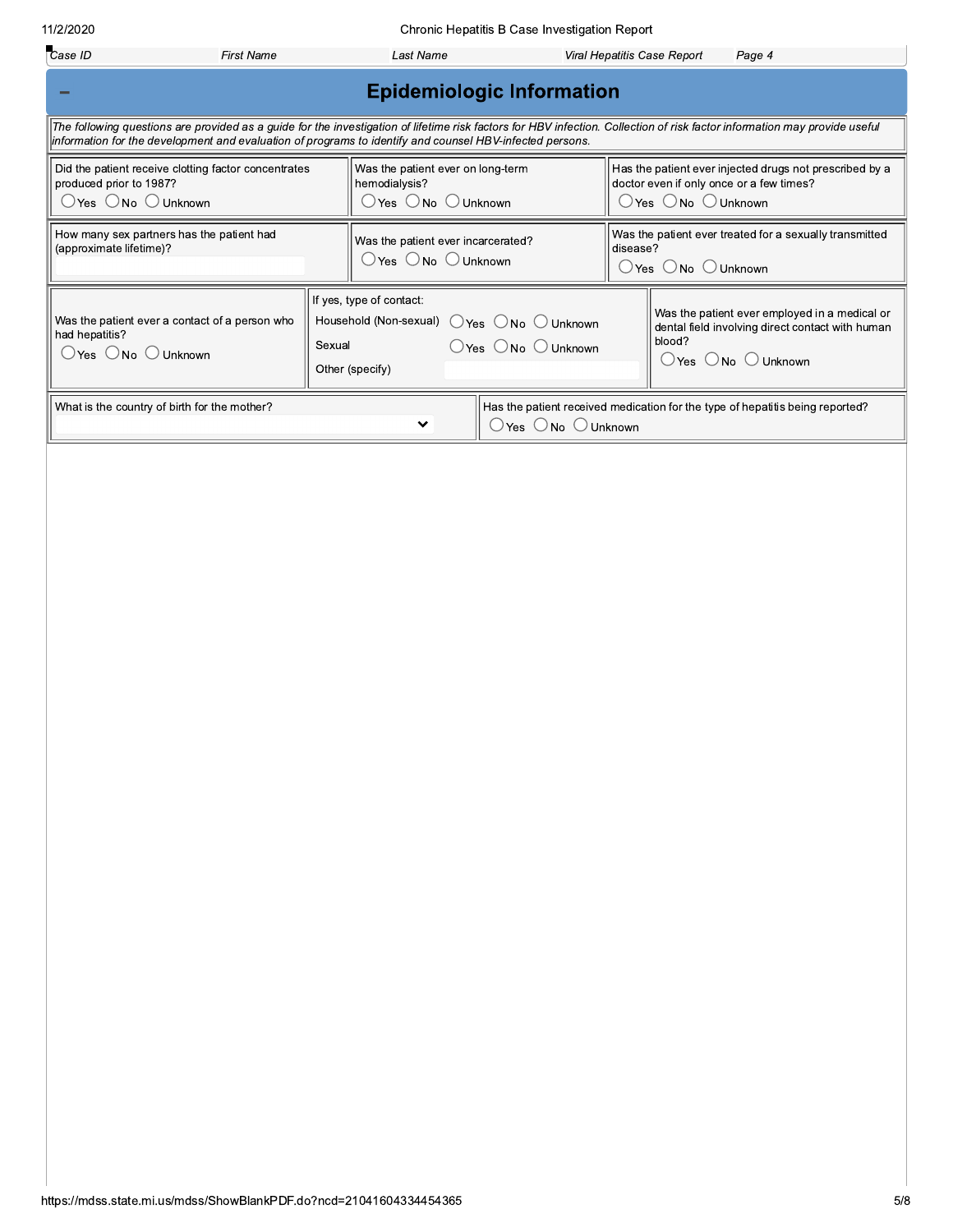Chronic Honotitic B Caso Invostigation  $\overline{a}$ 

| 11/2/2020                          |                   |                          | Chronic Hepatitis B Case Investigation Report |                                       |      |
|------------------------------------|-------------------|--------------------------|-----------------------------------------------|---------------------------------------|------|
| Case ID                            | <b>First Name</b> | Last Name                |                                               | Viral Hepatitis Case Report<br>Page 5 |      |
|                                    |                   | <b>Other Information</b> |                                               |                                       |      |
| Local 1                            |                   |                          | Local 2                                       |                                       |      |
| Name of Person interviewed         |                   | Relationship to patient  |                                               | Date of interview (mm/dd/yyyy)        |      |
| Submitted by:                      | Date (mm/dd/yyyy) | Health Department        | $\checkmark$                                  | Phone Number<br>(###-###-####)        | Ext. |
| Comments or Additional Information |                   |                          |                                               |                                       |      |
|                                    |                   |                          |                                               |                                       |      |
|                                    |                   |                          |                                               |                                       |      |
|                                    |                   |                          |                                               |                                       |      |
|                                    |                   |                          |                                               |                                       |      |
|                                    |                   |                          |                                               |                                       |      |
|                                    |                   |                          |                                               |                                       |      |
|                                    |                   |                          |                                               |                                       |      |
|                                    |                   |                          |                                               |                                       |      |
|                                    |                   |                          |                                               |                                       |      |
|                                    |                   |                          |                                               |                                       |      |
|                                    |                   |                          |                                               |                                       |      |
|                                    |                   |                          |                                               |                                       |      |
|                                    |                   |                          |                                               |                                       |      |
|                                    |                   |                          |                                               |                                       |      |
|                                    |                   |                          |                                               |                                       |      |
|                                    |                   |                          |                                               |                                       |      |
|                                    |                   |                          |                                               |                                       |      |
|                                    |                   |                          |                                               |                                       |      |
|                                    |                   |                          |                                               |                                       |      |
|                                    |                   |                          |                                               |                                       |      |
|                                    |                   |                          |                                               |                                       |      |
|                                    |                   |                          |                                               |                                       |      |
|                                    |                   |                          |                                               |                                       |      |
|                                    |                   |                          |                                               |                                       |      |
|                                    |                   |                          |                                               |                                       |      |
|                                    |                   |                          |                                               |                                       |      |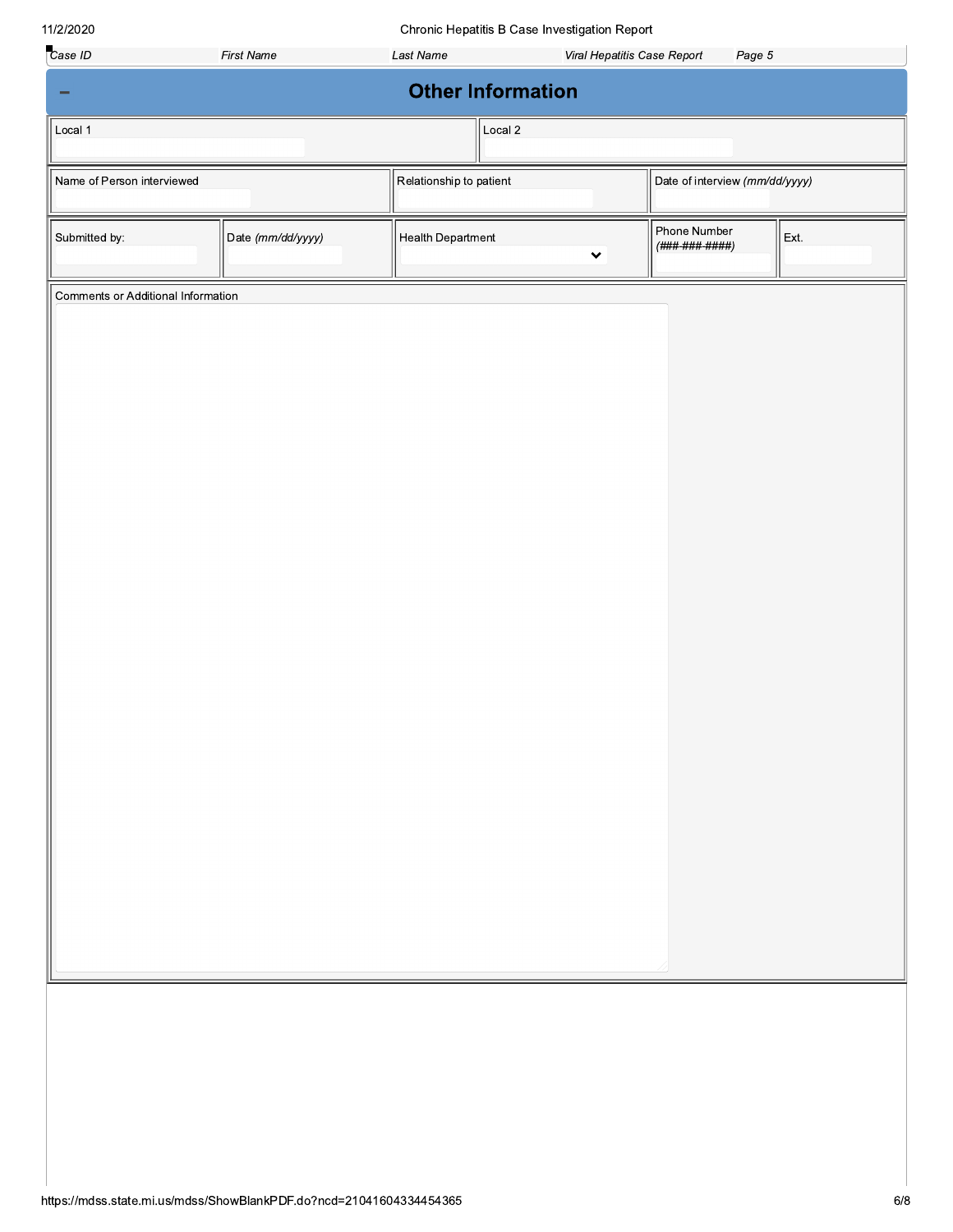